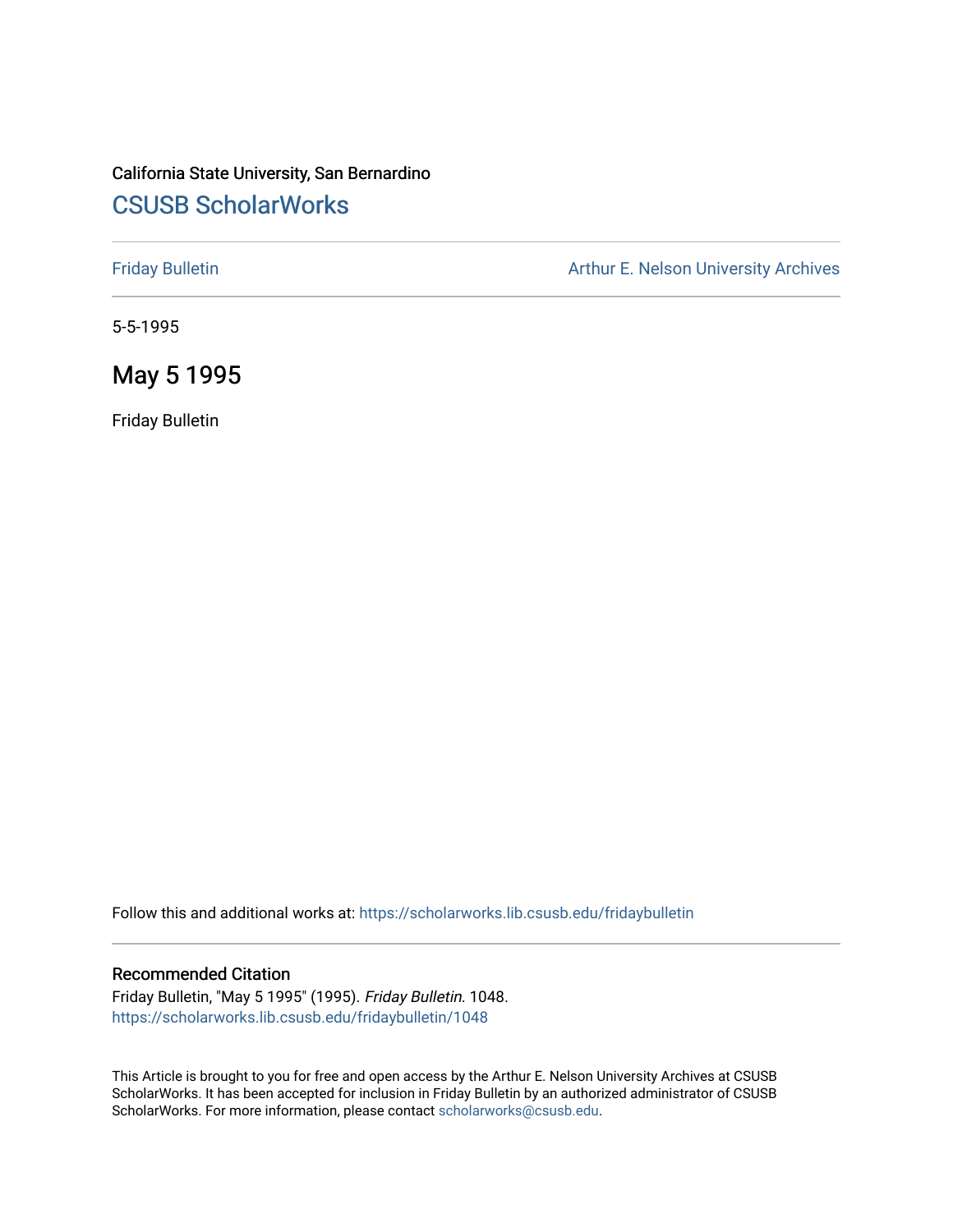*by Cynthia Pringle, director of public affairs* 

Focusing chiefly on revenues and expenditures in her remarks to senior administrators, CSU Executive Vice Chancellor Molly Broad said April 18, "I find the CSU to be the most bureaucratic (agency) I've ever encountered...An important, personal goal for me is to try to cut the red tape." The administrator's visit to Cal State familiarized her with several groups, which she said gave her some helpful insight.

One tactic that CSU officials will employ, said Broad, is advancing legislation declaring that the CSU is not a state agency and, therefore, not subject to sweeping regulations never intended to cover the CSU.

Methods of improving productivity for learners as well as faculty and staff are a chief concern for CSU leaders, who expect student fees to continue to increase until they reach the level of approximately onethird the cost of a higher education, she noted. 'That will mean developing more robust financial aid systems than now exist," including an overhaul of the Cal Grant program.

Noting that system leaders are "pretty aggressive about expectations" for results in the campus's fundraising activities, which will continue to be an important part of the CSU's revenue strategies, she said that the process is "not linear" and will reap benefits in ensuing years. Grantsmanship activities at the federal and state level also are a priority.

The pending creation of a for-profit holding company status for the CSU Institute will make it possible for the CSU to embark upon more entrepreneurial and innovative activities, such as the development of software for commercial sale. The Board of Trustees will consider this proposal in May.

Technology transfer is one way in which CSU officials hope to improve efficiency and affect expenditures, she added. Identifying admissions and records technology as well as developing tools to improve the productivity of the learner are high priorities. An increasing emphasis on pay-for-performance for faculty is another future direction.

"Our goal," she said, "is to be seen as the finest teaching university in the country and we need first-rate teachers."

# **BUTLER,' 'MOUSETRAP' WILL DO THINGS REPERTORY-STYLE TO END SEASON**

Nothing like a bit of murder, mystery, intrigue and some pretty farce-fetched comedy to wind up a theatre season that features its last two productions in repertory.

"What the Butler Saw," by Joe Orton, and Agatha Christie's classic, "The Mousetrap," will open at Cal State on May 19 and 20, respectively.

Jim Taulli, who teaches part-time at Cal State, Fullerton, will guest direct Orton's farce, "What the Butler Saw," which is not recommended for children.

All the trouble begins, says Taulli, when Dr. Prentice, the director of a psychiatric institution, "makes a foul attempt at seducing a prospective employee" named



Geraldine. From there everything breaks down into a maze of mistaken identity and romantic misconduct that catches the naive Geraldine entirely off guard. The story ends up a humorous comment on morality, mental illness and the middle class.



# **CSU LEADER LEVELS SCISSORS<br>AT 'RED TAPE'**

Agatha Christie's "Mousetrap" was first done on radio for the 80th birthday of Queen Mary in 1947. Seen by more than 10 million Londoners since it originally opened 33 years ago, "The Mousetrap" is the longestrunning play in all of theatre history.

It's after she inherits Monkswell Manor that Mollie Ralston decides to keep the mansion and convert it into a guest home. But her very first guests are unusual at best, and when Monkswell is besieged by a terrible snow, the knowledge that a mur-



derer is in the midst becomes the only fact about which anyone can be certain.

"It's the old kind of cozy detective story," says Cal State professor and director Amanda Sue Rudisill, "where the environment plays a huge part in what's going on. It reminds me of the game of Clue." In London, Rudisill adds, so valuable has been the tradition of keeping the murderer, or murderess, or murderers in "Mousetrap" a secret, that cab drivers there will tell their customers just whodunit if a sufficient tip hasn't been offered at the end of a ride.

Play dates, times and costs are listed in the "Calendar" section of The Friday Bulletin.

# **PUBLIC SAFETY HIRES CHIEF OFFICER**

A 25-year veteran of the San Bernardino Police Department has been named the next director for the Public Safety Office.

Dennis Kraus, who has served as area commander and watch commander as a lieutenant, began his watch at Cal State May 2. The former San Diego and Riverside law enforcement officer has accumulated plenty of administrative experience since coming to the San Bemardino Police Department in 1970.

As watch commander, Kraus managed five sergeants and 30 field officers, and he managed a community-oriented policing aiea in patrol with 50 officers and six sergeants as an area commander.

Besides these posts, Kraus has been in charge of the SBPD's personnel and training unit, supervised a street sales narcotics enforcement team, and has seven years experience working, among other details, burglary and auto theft.

He earned his bachelor's in criminal justice from CSUSB in 1980, and his master's from Cal State in public administration in 1989. Both of his sons currently attend the university.

# **BANQUET TO HONOR GRABS**

A cultural celebration for Cal State, San Bernardino's 1995 African-American graduates will take place June 15 in the university's Student Union Events Center, Now in its second year, the event will

feature special speakers, African-American cuisine and a kenté cloth presentation. "Without Struggle There Is No Progress;

Aluta Continua" is the theme of the banquet.

"School is meant to be challenging, but when you're an African-American student, it can be even more challenging," says Terrance Hamilton, chair for the African-American Graduation and Orientation Committee,

The evening begins at 6 p.m. Cost is \$20 per plate for graduates, who will receive kent6 cloths and other commemorative items, and \$15 for general tickets. The deadline for reservations is June 1.

Call the Multicultural Center at Ext. 7204 or Terrance Hamilton at Ext. 5957 for more information.

# **BAYLESS NAMED ARROWHEAD EXECUTIVE**

 $3.$  HOWER



*GUitda Bayless* 

Glenda Bayless, an accountant with offices in Bloomington and Victorville, is the recipient of the Arrowhead Distinguished Chief Executive Officer Award which will be presented to her May 12 by the School of Business and Public Administration at Cal State, San Bernardino.

Awarded annually, the distinction lauds chief executive officers who have demonstrated outstanding business leadership and shown exemplary service to educational institutions or other philanthropic organizations.

In addition to her successful accounting practice, Bayless has distinguished herself in community service as well. Currently she chairs the board of directors for Inland Community Bank and she serves on Cal State, San Bernardino's Foundation Board and its Board of Councillors, an advisory group to the business school. Past activities have included service as the first woman president of Arrowhead United Way, and membership on the boards for San Bernardino Community Hospital, the Inland Empire Symphony, the Rialto Chamber of Commerce, the Boy Scouts of America and the San Gorgonio Chapter of the Girl Scouts.

The Cal State award luncheon in her honor begins at 11:30 a.m. in the Student Union Events Center. Reservations are \$25 per person and may be arranged through Cal State's School of Business and Public Administration Ext. 5700.





*MAKING WA VES—Several high school students got involved in the new electronics lab in early March by experimenting with voice recording software. Physics professors Paul Dixon and Tim Usher set up the 20'Station lab with the help of a National Science Foundation grant and matching funds from the university. The computerized lab, which includes other technology enabling students to test circuits and build electronic interfaces, will enhance the skills of students going on for graduate study or those who will enter industry where there is a heavy emphasis on data control in electronics, Dixon says. The Physics Department also cosponsored a science education conference of the American Physical Society on April 24 which attracted business, government and education leaders to campus for the day. Congressman George Brown also was a sponsor of the meeting.*